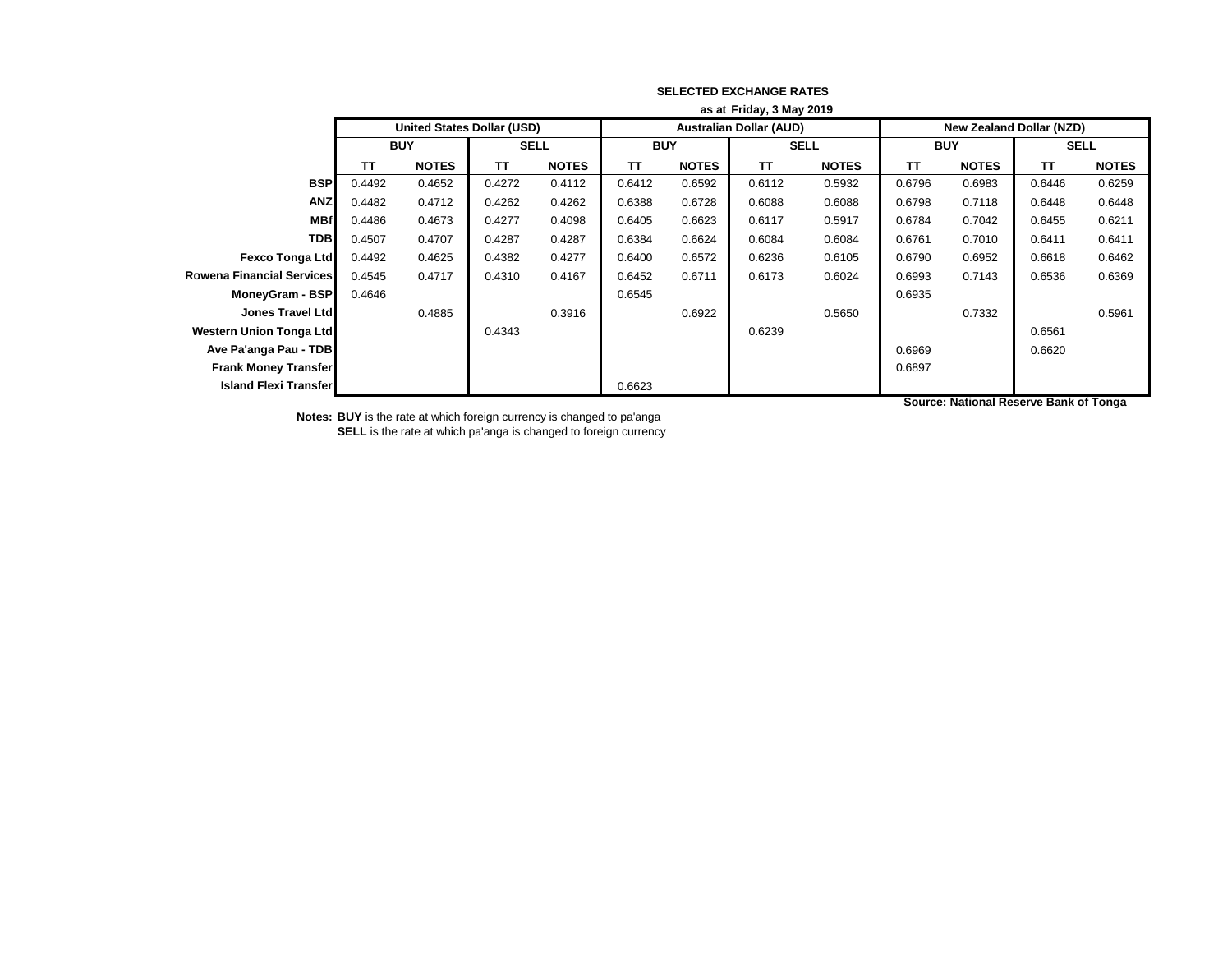|                                                                   | as at Friday, 10 May 2019 |                                   |             |              |                                |              |             |              |                                 |              |             |              |
|-------------------------------------------------------------------|---------------------------|-----------------------------------|-------------|--------------|--------------------------------|--------------|-------------|--------------|---------------------------------|--------------|-------------|--------------|
|                                                                   |                           | <b>United States Dollar (USD)</b> |             |              | <b>Australian Dollar (AUD)</b> |              |             |              | <b>New Zealand Dollar (NZD)</b> |              |             |              |
|                                                                   | <b>BUY</b>                |                                   | <b>SELL</b> |              | <b>BUY</b>                     |              | <b>SELL</b> |              | <b>BUY</b>                      |              | <b>SELL</b> |              |
|                                                                   | TΤ                        | <b>NOTES</b>                      | <b>TT</b>   | <b>NOTES</b> | <b>TT</b>                      | <b>NOTES</b> | <b>TT</b>   | <b>NOTES</b> | <b>TT</b>                       | <b>NOTES</b> | <b>TT</b>   | <b>NOTES</b> |
| <b>BSP</b>                                                        | 0.4486                    | 0.4646                            | 0.4266      | 0.4106       | 0.6410                         | 0.6590       | 0.6110      | 0.5930       | 0.6815                          | 0.7002       | 0.6465      | 0.6278       |
| <b>ANZ</b>                                                        | 0.4476                    | 0.4706                            | 0.4256      | 0.4256       | 0.6385                         | 0.6725       | 0.6085      | 0.6085       | 0.6815                          | 0.7135       | 0.6465      | 0.6465       |
| <b>MBf</b>                                                        | 0.4480                    | 0.4673                            | 0.4271      | 0.4082       | 0.6403                         | 0.6623       | 0.6115      | 0.5917       | 0.6803                          | 0.7042       | 0.6475      | 0.6250       |
| <b>TDB</b>                                                        | 0.4501                    | 0.4701                            | 0.4281      | 0.4281       | 0.6384                         | 0.6624       | 0.6084      | 0.6084       | 0.6776                          | 0.7025       | 0.6426      | 0.6426       |
| <b>Fexco Tonga Ltd</b>                                            | 0.4486                    | 0.4619                            | 0.4376      | 0.4271       | 0.6400                         | 0.6570       | 0.6237      | 0.6104       | 0.6820                          | 0.6972       | 0.6635      | 0.6481       |
| <b>Rowena Financial Services</b>                                  | 0.4545                    | 0.4717                            | 0.4310      | 0.4149       | 0.6452                         | 0.6711       | 0.6173      | 0.6024       | 0.6993                          | 0.7143       | 0.6536      | 0.6410       |
| MoneyGram - BSP                                                   | 0.4624                    |                                   |             |              | 0.6564                         |              |             |              | 0.6959                          |              |             |              |
| Jones Travel Ltd                                                  |                           | 0.4878                            |             | 0.3910       |                                | 0.6920       |             | 0.5648       |                                 | 0.7352       |             | 0.5979       |
| Western Union Tonga Ltd                                           |                           |                                   | 0.4333      |              |                                |              | 0.6237      |              |                                 |              | 0.6572      |              |
| <b>KlickEx Trading Ltd</b>                                        |                           |                                   |             |              |                                |              | 0.6230      |              |                                 |              | 0.6610      |              |
| (Transactions <t\$10k)<br><b>KlickEx Trading Ltd</b></t\$10k)<br> |                           |                                   |             |              |                                |              |             |              |                                 |              |             |              |
| (Transactions>T\$10K)                                             |                           |                                   |             |              |                                |              | 0.6250      |              |                                 |              | 0.6630      |              |
| Ave Pa'anga Pau - TDB                                             |                           |                                   |             |              |                                |              |             |              | 0.6952                          |              | 0.6639      |              |
| <b>Frank Money Transfer</b>                                       |                           |                                   |             |              |                                |              |             |              | 0.6897                          |              |             |              |
| <b>Island Flexi Transfer</b>                                      |                           |                                   |             |              | 0.6623                         |              |             |              |                                 |              |             |              |
| Tonga Post Ltd                                                    | 0.4456                    |                                   |             |              |                                |              |             |              |                                 |              |             |              |

**Source: National Reserve Bank of Tonga**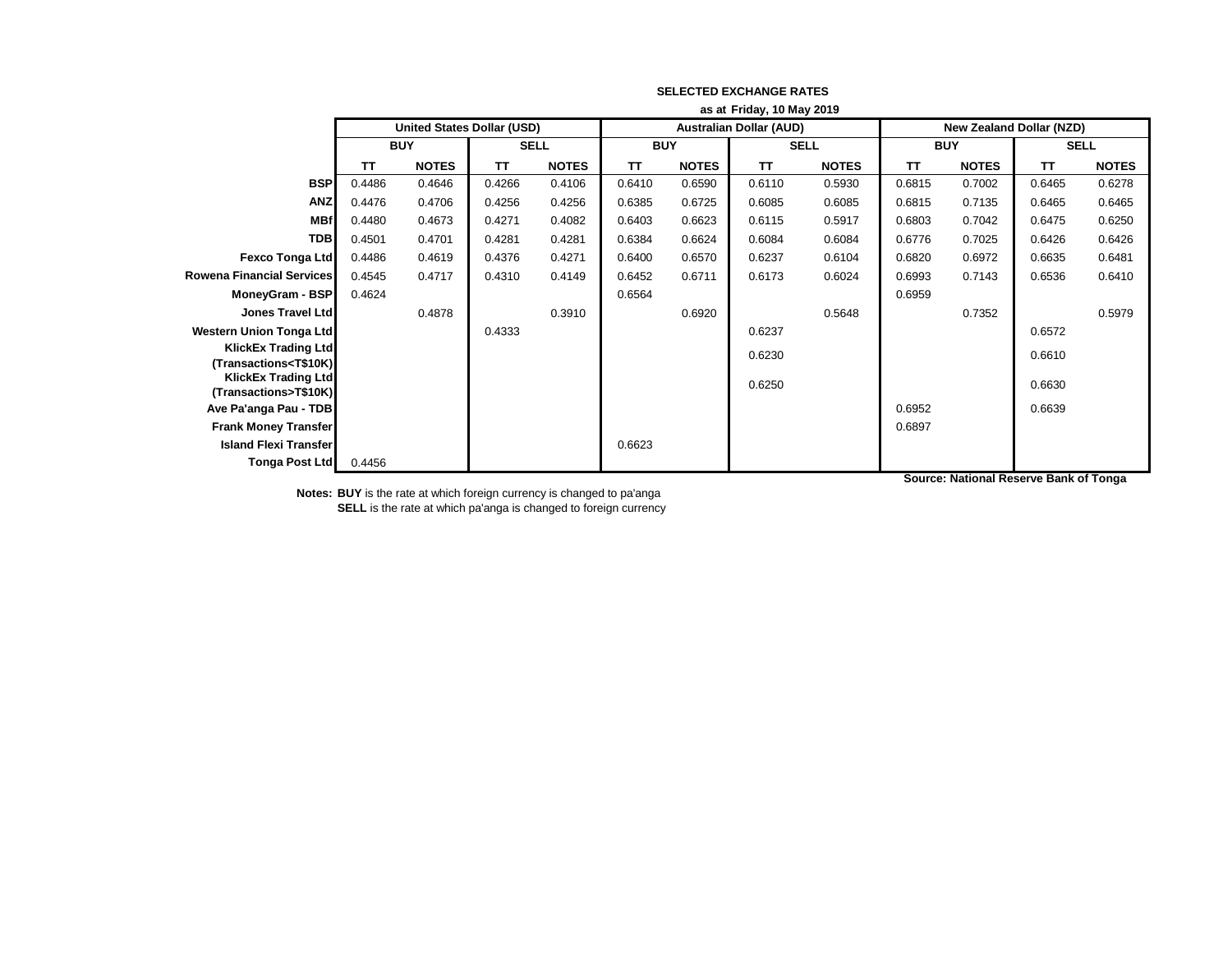| 17-May-19                                                                                                                                                                                       | as at Friday, 17 May 2019 |                                   |             |              |            |              |                                |              |                                 |              |             |              |
|-------------------------------------------------------------------------------------------------------------------------------------------------------------------------------------------------|---------------------------|-----------------------------------|-------------|--------------|------------|--------------|--------------------------------|--------------|---------------------------------|--------------|-------------|--------------|
|                                                                                                                                                                                                 |                           | <b>United States Dollar (USD)</b> |             |              |            |              | <b>Australian Dollar (AUD)</b> |              | <b>New Zealand Dollar (NZD)</b> |              |             |              |
|                                                                                                                                                                                                 | <b>BUY</b>                |                                   | <b>SELL</b> |              | <b>BUY</b> |              | <b>SELL</b>                    |              | <b>BUY</b>                      |              | <b>SELL</b> |              |
|                                                                                                                                                                                                 | TΤ                        | <b>NOTES</b>                      | <b>TT</b>   | <b>NOTES</b> | <b>TT</b>  | <b>NOTES</b> | <b>TT</b>                      | <b>NOTES</b> | <b>TT</b>                       | <b>NOTES</b> | <b>TT</b>   | <b>NOTES</b> |
| <b>BSP</b>                                                                                                                                                                                      | 0.4468                    | 0.4628                            | 0.4248      | 0.4088       | 0.6475     | 0.6655       | 0.6175                         | 0.5995       | 0.6845                          | 0.7032       | 0.6495      | 0.6308       |
| <b>ANZ</b>                                                                                                                                                                                      | 0.4458                    | 0.4688                            | 0.4238      | 0.4238       | 0.6450     | 0.6790       | 0.6150                         | 0.6150       | 0.6844                          | 0.7164       | 0.6494      | 0.6494       |
| <b>MBf</b>                                                                                                                                                                                      | 0.4461                    | 0.4651                            | 0.4253      | 0.4065       | 0.6468     | 0.6667       | 0.6180                         | 0.5952       | 0.6833                          | 0.7092       | 0.6504      | 0.6289       |
| <b>TDB</b>                                                                                                                                                                                      | 0.4483                    | 0.4683                            | 0.4263      | 0.4263       | 0.6444     | 0.6684       | 0.6144                         | 0.6144       | 0.6804                          | 0.7053       | 0.6454      | 0.6454       |
| Fexco Tonga Ltd                                                                                                                                                                                 | 0.4468                    | 0.4600                            | 0.4359      | 0.4253       | 0.6476     | 0.6638       | 0.6302                         | 0.6167       | 0.6844                          | 0.7004       | 0.6665      | 0.6510       |
| <b>Rowena Financial Services</b>                                                                                                                                                                | 0.4545                    | 0.4695                            | 0.4292      | 0.4115       | 0.6579     | 0.6803       | 0.6250                         | 0.6098       | 0.7042                          | 0.7194       | 0.6579      | 0.6410       |
| MoneyGram - BSP                                                                                                                                                                                 | 0.4608                    |                                   |             |              | 0.6623     |              |                                |              | 0.6944                          |              |             |              |
| <b>Jones Travel Ltd</b>                                                                                                                                                                         |                           | 0.4859                            |             | 0.3893       |            | 0.6988       |                                | 0.5710       |                                 | 0.7384       |             | 0.6008       |
| <b>Western Union Tonga Ltd</b>                                                                                                                                                                  |                           |                                   | 0.4321      |              |            |              | 0.6320                         |              |                                 |              | 0.6622      |              |
| <b>KlickEx Trading Ltd</b><br>(Transactions <t\$10k)< th=""><th></th><th></th><th></th><th></th><th></th><th></th><th>0.6260</th><th></th><th></th><th></th><th>0.6640</th><th></th></t\$10k)<> |                           |                                   |             |              |            |              | 0.6260                         |              |                                 |              | 0.6640      |              |
| <b>KlickEx Trading Ltd</b><br>(Transactions>T\$10K)                                                                                                                                             |                           |                                   |             |              |            |              | 0.6280                         |              |                                 |              | 0.6660      |              |
| Ave Pa'anga Pau - TDB                                                                                                                                                                           |                           |                                   |             |              |            |              |                                |              | 0.6981                          |              | 0.6667      |              |
| <b>SAV Money Transfer</b>                                                                                                                                                                       |                           |                                   |             |              |            |              |                                |              | 0.6993                          |              | 0.6494      |              |
| <b>Frank Money Transfer</b>                                                                                                                                                                     |                           |                                   |             |              |            |              |                                |              | 0.6897                          |              |             |              |

**Notes: BUY** is the rate at which foreign currency is changed to pa'anga **SELL** is the rate at which pa'anga is changed to foreign currency **Source: National Reserve Bank of Tonga**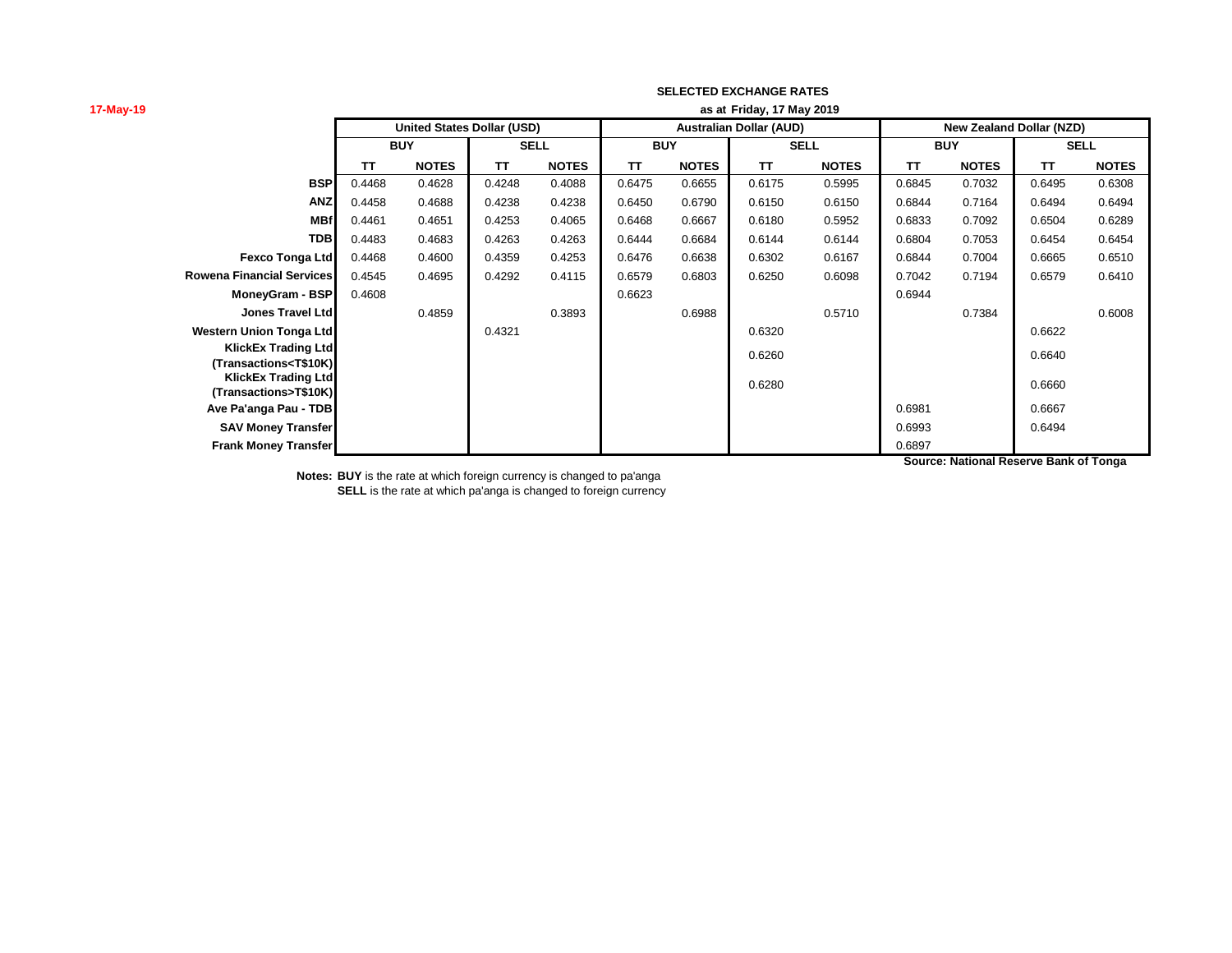| 24-May-19                                                                                                                                                                                       | as at Friday, 24 May 2019 |                                   |             |              |           |              |                                |              |                                 |              |        |              |
|-------------------------------------------------------------------------------------------------------------------------------------------------------------------------------------------------|---------------------------|-----------------------------------|-------------|--------------|-----------|--------------|--------------------------------|--------------|---------------------------------|--------------|--------|--------------|
|                                                                                                                                                                                                 |                           | <b>United States Dollar (USD)</b> |             |              |           |              | <b>Australian Dollar (AUD)</b> |              | <b>New Zealand Dollar (NZD)</b> |              |        |              |
|                                                                                                                                                                                                 | <b>BUY</b>                |                                   | <b>SELL</b> |              |           | <b>BUY</b>   |                                | <b>SELL</b>  |                                 | <b>BUY</b>   |        | <b>SELL</b>  |
|                                                                                                                                                                                                 | TΤ                        | <b>NOTES</b>                      | TΤ          | <b>NOTES</b> | <b>TT</b> | <b>NOTES</b> | TΤ                             | <b>NOTES</b> | ΤT                              | <b>NOTES</b> | TΤ     | <b>NOTES</b> |
| <b>BSP</b>                                                                                                                                                                                      | 0.4460                    | 0.4620                            | 0.4240      | 0.4080       | 0.6458    | 0.6638       | 0.6158                         | 0.5978       | 0.6847                          | 0.7034       | 0.6497 | 0.6310       |
| <b>ANZ</b>                                                                                                                                                                                      | 0.4450                    | 0.4680                            | 0.4230      | 0.4230       | 0.6433    | 0.6773       | 0.6133                         | 0.6133       | 0.6847                          | 0.7167       | 0.6497 | 0.6497       |
| <b>MBf</b>                                                                                                                                                                                      | 0.4454                    | 0.4651                            | 0.4245      | 0.4065       | 0.6451    | 0.6667       | 0.6163                         | 0.5952       | 0.6835                          | 0.7092       | 0.6506 | 0.6289       |
| <b>TDB</b>                                                                                                                                                                                      | 0.4475                    | 0.4675                            | 0.4255      | 0.4255       | 0.6428    | 0.6668       | 0.6128                         | 0.6128       | 0.6808                          | 0.7057       | 0.6458 | 0.6458       |
| <b>Fexco Tonga Ltd</b>                                                                                                                                                                          | 0.4460                    | 0.4591                            | 0.4351      | 0.4246       | 0.6455    | 0.6620       | 0.6281                         | 0.6150       | 0.6840                          | 0.7006       | 0.6669 | 0.6512       |
| <b>Rowena Financial Services</b>                                                                                                                                                                | 0.4545                    | 0.4695                            | 0.4274      | 0.4132       | 0.6579    | 0.6757       | 0.6250                         | 0.6098       | 0.7143                          | 0.7194       | 0.6579 | 0.6452       |
| <b>T&amp;T Money Transfer</b>                                                                                                                                                                   |                           | 0.4650                            |             |              | 0.6609    | 0.6668       | 0.6190                         | 0.6190       | 0.6993                          | 0.7064       | 0.6540 | 0.6540       |
| MoneyGram - BSP                                                                                                                                                                                 | 0.4596                    |                                   |             |              | 0.6594    |              |                                |              | 0.6977                          |              |        |              |
| <b>Jones Travel Ltd</b>                                                                                                                                                                         |                           | 0.4851                            |             | 0.3886       |           | 0.6970       |                                | 0.5693       |                                 | 0.7386       |        | 0.6010       |
| <b>Western Union Tonga Ltd</b>                                                                                                                                                                  |                           |                                   | 0.4278      |              |           |              | 0.6241                         |              |                                 |              | 0.6558 |              |
| <b>KlickEx Trading Ltd</b><br>(Transactions <t\$10k)< th=""><th></th><th></th><th></th><th></th><th></th><th></th><th>0.6280</th><th></th><th></th><th></th><th>0.6640</th><th></th></t\$10k)<> |                           |                                   |             |              |           |              | 0.6280                         |              |                                 |              | 0.6640 |              |
| <b>KlickEx Trading Ltd</b><br>(Transactions>T\$10K)                                                                                                                                             |                           |                                   |             |              |           |              | 0.6300                         |              |                                 |              | 0.6660 |              |
| Ave Pa'anga Pau - TDB                                                                                                                                                                           |                           |                                   |             |              |           |              |                                |              | 0.7008                          |              | 0.6672 |              |
| <b>SAV Money Transfer</b>                                                                                                                                                                       |                           |                                   |             |              |           |              |                                |              | 0.6993                          |              | 0.6494 |              |
| <b>Frank Money Transfer</b>                                                                                                                                                                     |                           |                                   |             |              |           |              |                                |              | 0.6897                          |              |        |              |
| <b>Island Flexi Transfer</b>                                                                                                                                                                    |                           |                                   |             |              | 0.6711    |              |                                |              |                                 |              |        |              |
| <b>Tonga Post Ltd</b>                                                                                                                                                                           | 0.4375                    |                                   |             |              |           |              |                                |              |                                 |              |        |              |

**Source: National Reserve Bank of Tonga**